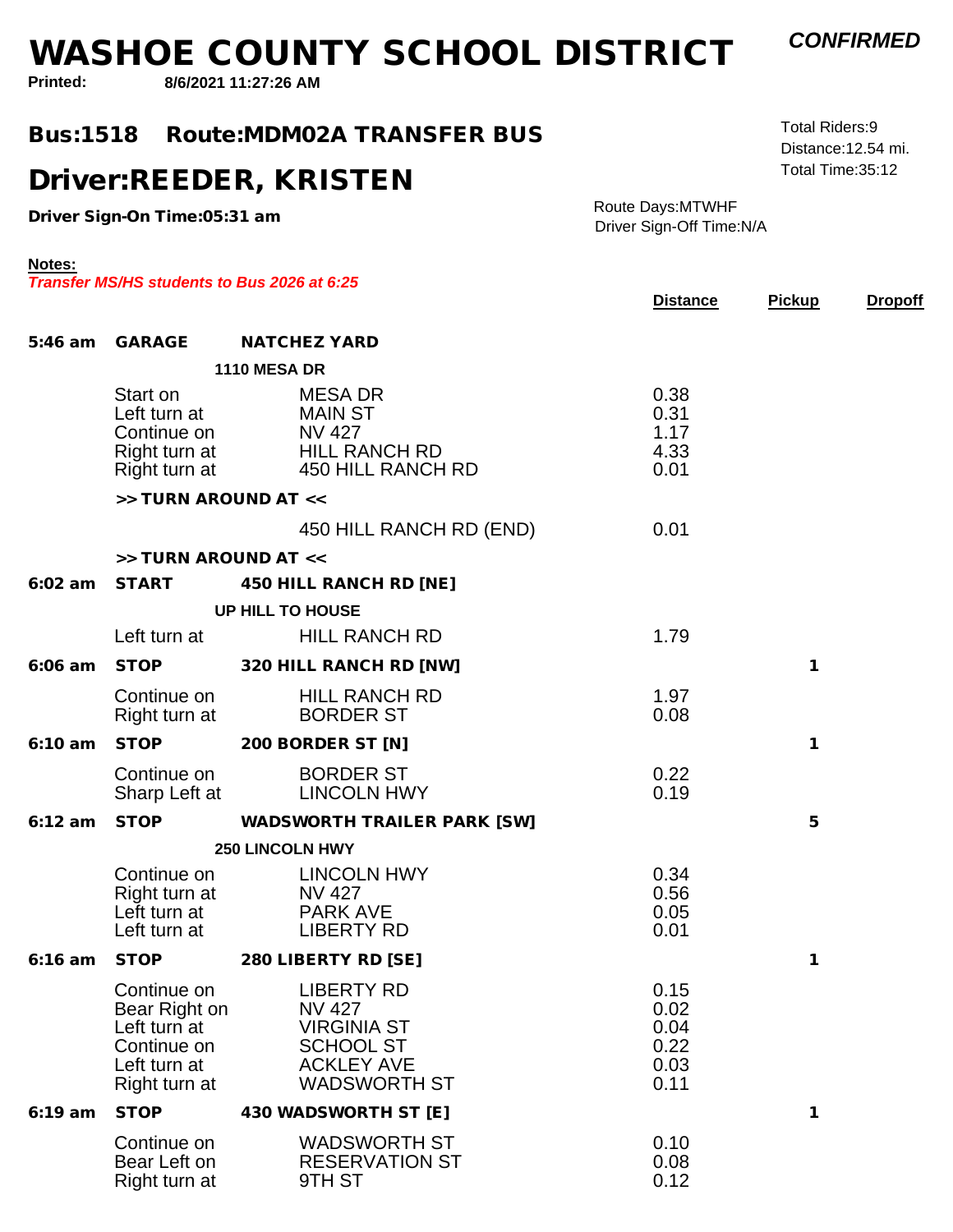*CONFIRMED*

**Printed:**

**8/6/2021 11:27:26 AM**

|           |                                                              |                                                                     | <b>Distance</b>              | <b>Pickup</b> | <b>Dropoff</b> |
|-----------|--------------------------------------------------------------|---------------------------------------------------------------------|------------------------------|---------------|----------------|
|           | Right turn at<br>Left turn at<br>Continue on<br>Left turn at | 8TH ST<br><b>RAILROAD CIR</b><br><b>PYRAMID ST</b><br><b>NV 447</b> | 0.03<br>0.02<br>0.14<br>0.08 |               |                |
| $6:22$ am | <b>DEST</b>                                                  | DIRT LOT IN FRONT OF NATCHEZ ES                                     |                              |               | 9              |
|           |                                                              | <b>TRANSFER MS/HS STUDENTS 3:30 DROP TIME</b>                       |                              |               |                |

**Route Last Updated: 8/6/2021**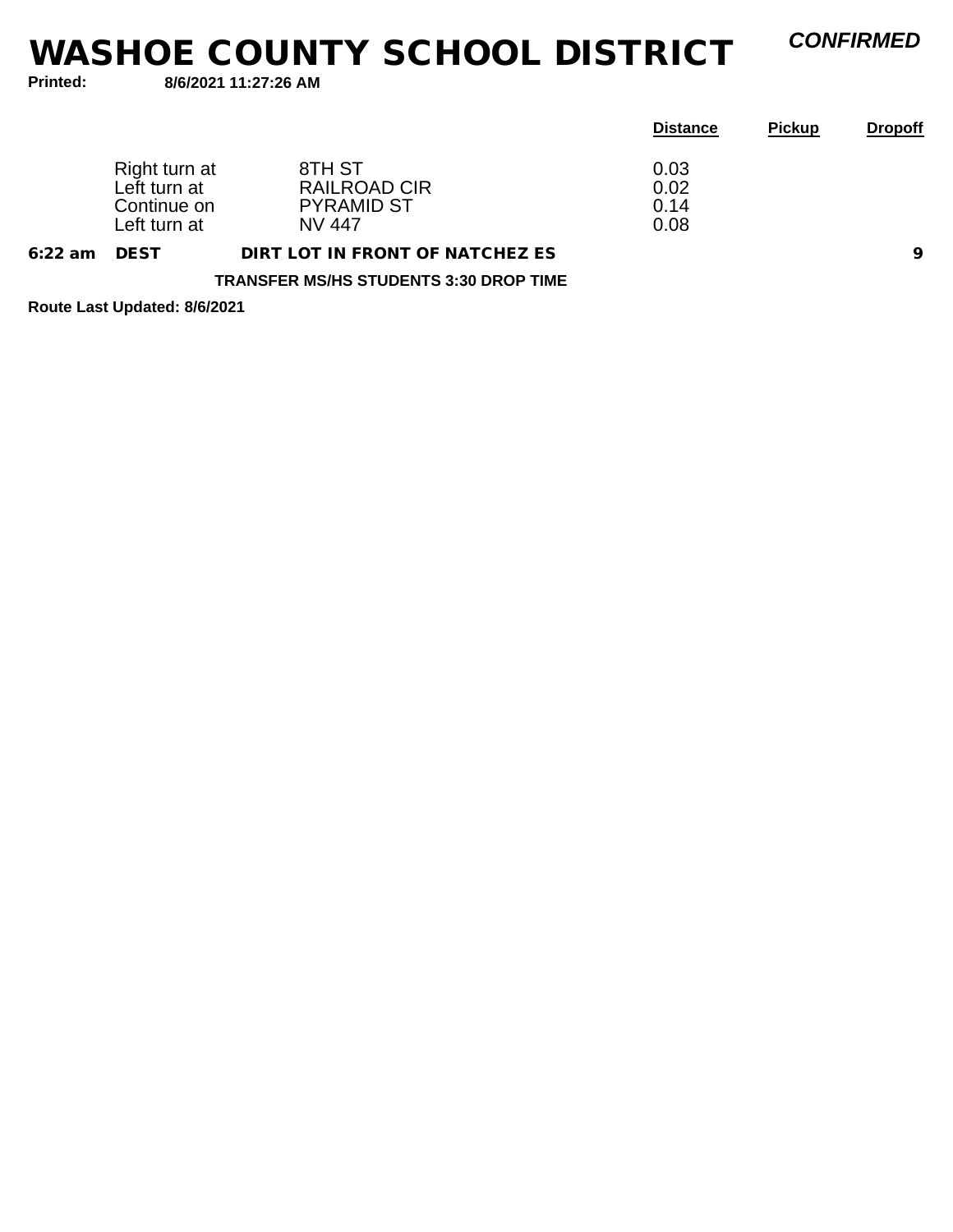**Printed:**

**Notes:**

**8/6/2021 11:27:26 AM**

**Bus:1518Route:NAE1A** 

#### **Driver:REEDER, KRISTEN**

**Driver Sign-On Time:N/A**

 Total Time:72:20 Distance:26.59 mi.Total Riders:18

*CONFIRMED*

Route Days:MTWHFDriver Sign-Off Time:08:30 am

|           |                                                                               |                                                                                                       | <b>Distance</b>                      | <b>Pickup</b>  | <b>Dropoff</b> |
|-----------|-------------------------------------------------------------------------------|-------------------------------------------------------------------------------------------------------|--------------------------------------|----------------|----------------|
|           | 7:02 am SCHL                                                                  | DIRT LOT IN FRONT OF NATCHEZ ES                                                                       |                                      |                |                |
|           |                                                                               | <b>TRANSFER MS/HS STUDENTS 3:30 DROP TIME</b>                                                         |                                      |                |                |
|           | Start on<br>Continue on<br>Left turn at<br>Left turn at<br>Right turn at      | <b>NV 447</b><br><b>WASHEIM ST</b><br><b>NV 427</b><br><b>HILL RANCH RD</b><br>450 HILL RANCH RD      | 0.29<br>0.08<br>0.92<br>4.33<br>0.01 |                |                |
|           | >> TURN AROUND AT <<                                                          |                                                                                                       |                                      |                |                |
|           | Left turn at                                                                  | 450 HILL RANCH RD (END)<br><b>HILL RANCH RD</b>                                                       | 0.01<br>0.70                         |                |                |
| $7:16$ am | <b>START</b>                                                                  | 400 HILL RANCH RD [W]                                                                                 |                                      | 2              |                |
|           | Continue on                                                                   | <b>HILL RANCH RD</b>                                                                                  | 1.09                                 |                |                |
| $7:18$ am | (stop)                                                                        | 320 HILL RANCH RD [NW]                                                                                |                                      |                |                |
|           | Continue on<br>Right turn at                                                  | <b>HILL RANCH RD</b><br><b>BORDER ST</b>                                                              | 1.97<br>0.08                         |                |                |
| $7:22$ am | $(\mathsf{stop})$                                                             | 200 BORDER ST [N]                                                                                     |                                      |                |                |
|           | Continue on<br>Sharp Left at                                                  | <b>BORDER ST</b><br><b>LINCOLN HWY</b>                                                                | 0.22<br>0.19                         |                |                |
| $7:24$ am |                                                                               | STOP WADSWORTH TRAILER PARK [SW]                                                                      |                                      | 5              |                |
|           |                                                                               | <b>250 LINCOLN HWY</b>                                                                                |                                      |                |                |
|           | Continue on<br>Left turn at                                                   | <b>LINCOLN HWY</b><br><b>NV 427</b><br>Sharp Right at Big Bend Ranch                                  | 0.34<br>0.07<br>0.79                 |                |                |
|           | >> TURN AROUND AT <<                                                          |                                                                                                       |                                      |                |                |
|           | Sharp Left at<br>Left turn at<br>Left turn at                                 | Big Bend Ranch (END)<br><b>NV 427</b><br><b>PARK AVE</b><br><b>LIBERTY RD</b>                         | 0.79<br>0.63<br>0.05<br>0.01         |                |                |
| $7:33$ am | <b>STOP</b>                                                                   | 280 LIBERTY RD [SE]                                                                                   |                                      | $\overline{2}$ |                |
|           | Continue on<br>Left turn at<br>Left turn at<br>Right turn at<br>Right turn at | <b>LIBERTY RD</b><br><b>LINDA LN</b><br><b>NV 427</b><br><b>STAMPMILL DR</b><br><b>GOLD CENTER DR</b> | 0.06<br>0.05<br>1.39<br>0.45<br>0.05 |                |                |
| $7:40$ am | (stop)                                                                        | GOLD CENTER DR @ SLIP MINE ST [NE]                                                                    |                                      |                |                |
|           | Continue on                                                                   | <b>GOLD CENTER DR</b>                                                                                 | 0.07                                 |                |                |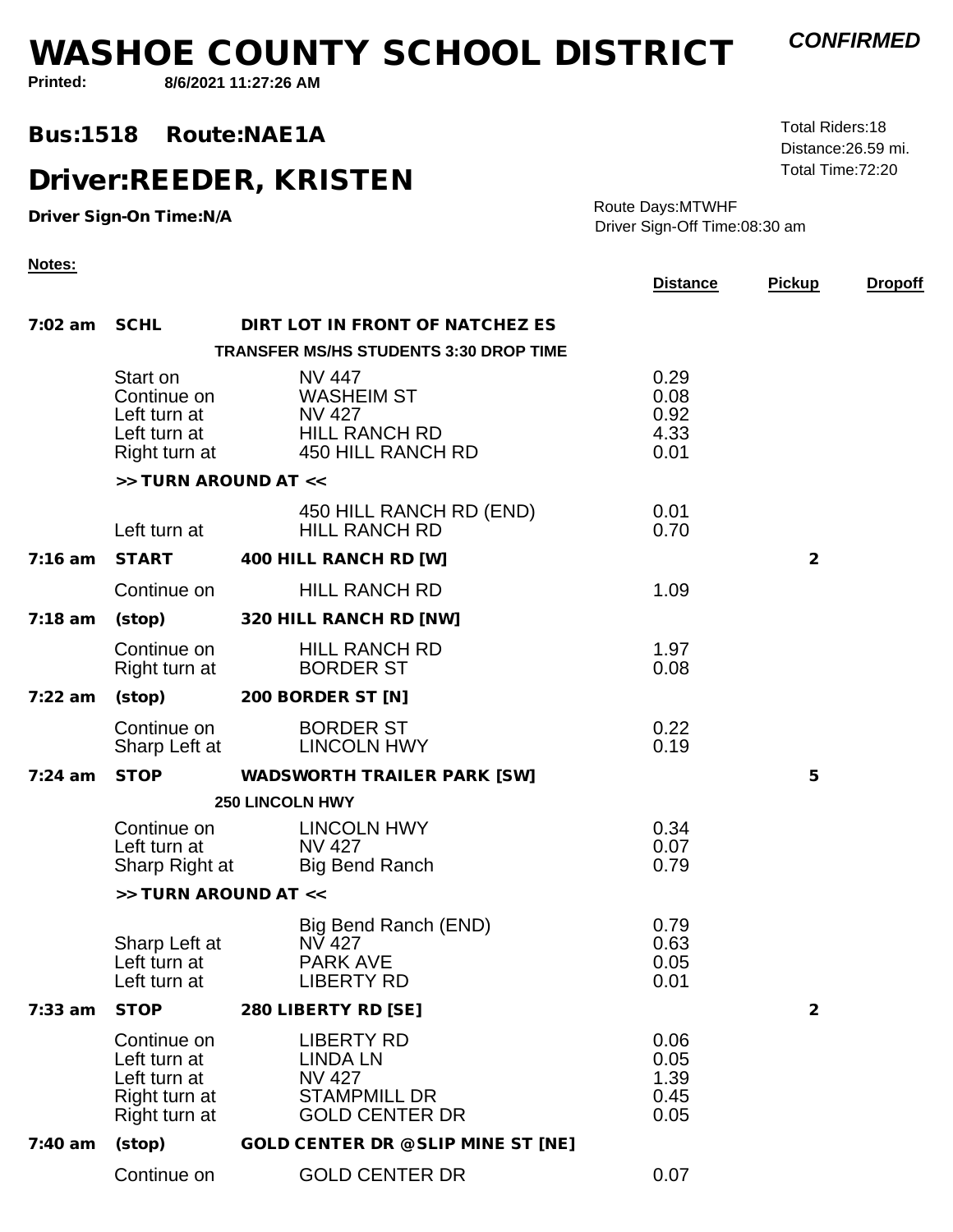*CONFIRMED*

**WASHOE COUNTY SCHOOL DISTRICT**

**Printed:**

**8/6/2021 11:27:26 AM**

|           |                                                                                            |                                                                                                                                                    | <b>Distance</b>                                      | <b>Pickup</b>  | <b>Dropoff</b> |
|-----------|--------------------------------------------------------------------------------------------|----------------------------------------------------------------------------------------------------------------------------------------------------|------------------------------------------------------|----------------|----------------|
|           | >> TURN AROUND AT <<                                                                       |                                                                                                                                                    |                                                      |                |                |
|           | Left turn at<br>Right turn at<br>Continue on                                               | <b>GOLD CENTER DR (END)</b><br><b>STAMPMILL DR</b><br><b>NV 427</b><br><b>CANTLON DR</b>                                                           | 0.12<br>0.45<br>0.20<br>0.89                         |                |                |
| $7:43$ am | (stop)                                                                                     | @ OVERPASS [N]                                                                                                                                     |                                                      |                |                |
|           | Continue on<br>Continue on                                                                 | <b>CANTLON DR</b><br>Dirt Area on Left                                                                                                             | 0.38<br>0.03                                         |                |                |
|           | >> TURN AROUND AT <<                                                                       |                                                                                                                                                    |                                                      |                |                |
|           | Continue on<br>Continue on<br>Left turn at<br>Continue on<br>Right turn at<br>Left turn at | Dirt Area on Left (END)<br><b>CANTLON DR</b><br><b>NV 427</b><br><b>WASHEIM ST</b><br><b>NV 447</b><br><b>BRADY ST</b><br>W TRUCKEE RIVER RANCH RD | 0.03<br>1.28<br>1.34<br>0.08<br>0.62<br>0.27<br>1.14 |                |                |
| 7:56 am   | <b>STOP</b>                                                                                | 1000 W TRUCKEE RIVER RANCH RD [SE]                                                                                                                 |                                                      | $\overline{2}$ |                |
|           | Right turn at                                                                              | <b>DRIVEWAY</b>                                                                                                                                    | 0.01                                                 |                |                |
|           | >> TURN AROUND AT <<                                                                       |                                                                                                                                                    |                                                      |                |                |
|           | Left turn at<br>Right turn at                                                              | 1000 TRUCKEE RIVER RANCH RD<br>W TRUCKEE RIVER RANCH RD<br><b>BRADY ST</b>                                                                         | 0.01<br>1.14<br>0.18                                 |                |                |
| 8:01 am   | END                                                                                        | BRADY ST @ SAGEBRUSH ST [N]                                                                                                                        |                                                      | 7              |                |
|           | Continue on<br>Left turn at<br>Left turn at                                                | <b>BRADY ST</b><br><b>NV 447</b><br><b>NATCHEZ ES</b>                                                                                              | 0.09<br>0.35<br>0.05                                 |                |                |
| 8:03 am   | <b>DEST</b>                                                                                | <b>NATCHEZ ES</b>                                                                                                                                  |                                                      |                | 18             |
|           | Continue on<br>Left turn at<br>Continue on<br>Left turn at<br>Continue on<br>Right turn at | <b>NATCHEZ ES</b><br><b>NV 447</b><br><b>WASHEIM ST</b><br><b>NV 427</b><br><b>MAIN ST</b><br><b>MESA DR</b>                                       | 0.09<br>0.35<br>0.08<br>2.09<br>0.31<br>0.38         |                |                |
| 8:15 am   | GARAGE                                                                                     | <b>NATCHEZ YARD</b>                                                                                                                                |                                                      |                |                |
|           |                                                                                            |                                                                                                                                                    |                                                      |                |                |

**1110 MESA DR**

**Route Last Updated: 8/6/2021**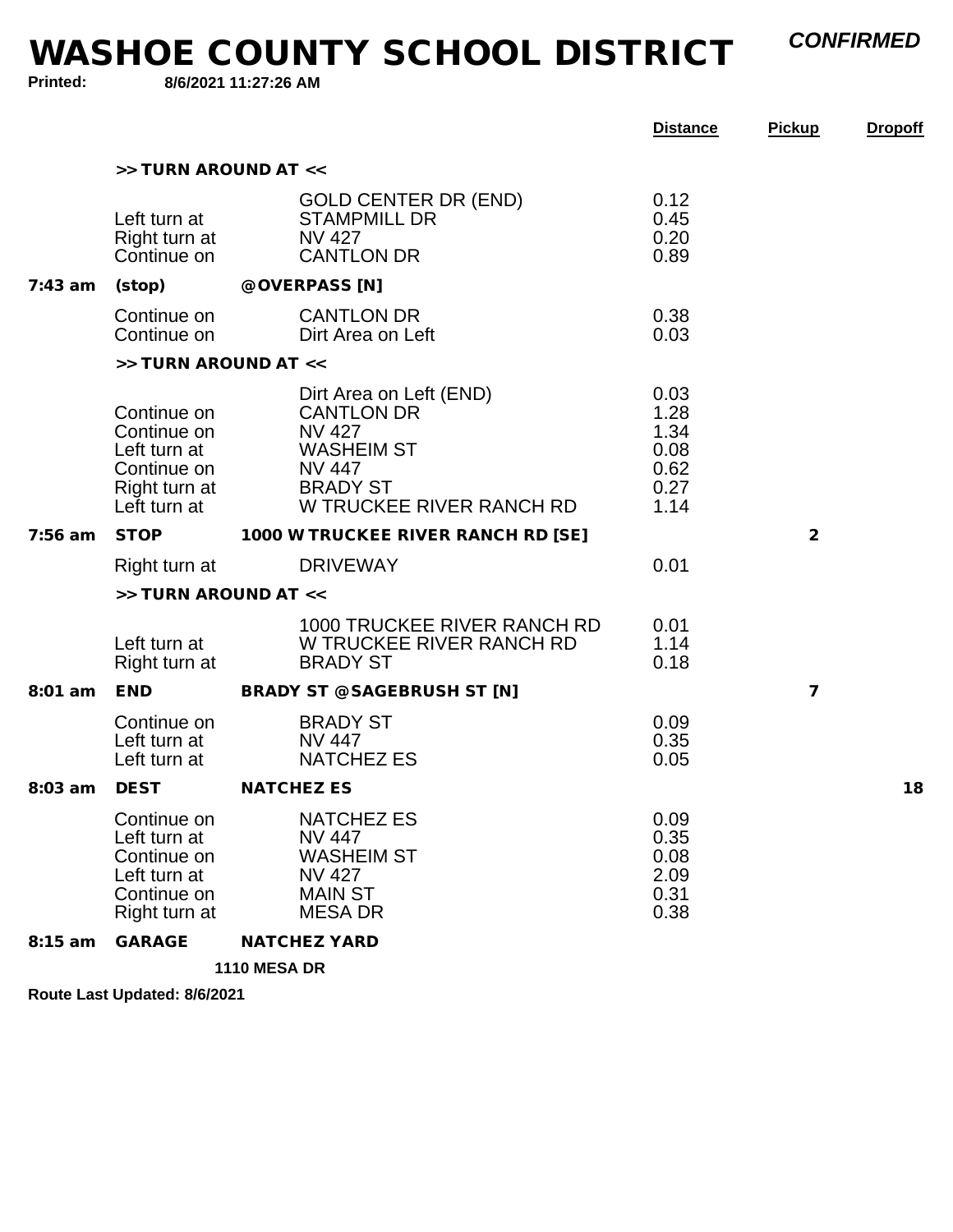*CONFIRMED*

Distance:60.95 mi.Total Riders:33

**Printed:**

**Notes:**

**8/6/2021 11:27:26 AM**

**Bus:1518Route:NAE1P** 

**Driver:REEDER, KRISTEN**

**Driver Sign-On Time:01:58 pm**

Route Days:MTWHFDriver Sign-Off Time:04:55 pm

Total Time:147:58

0.03

*70 minute early release on two Fridays a monthpick up Transfer students for Reed HS Mendive MS***Distance Pickup Dropoff 1110 MESA DR**Start onMESA DR 0.38 Left turn atMAIN ST 0.31 Continue onNATH ST<br>NV 427 2.09 Right turn atNV 427 2.09<br>WASHEIM ST 0.08 Continue on $NV$  447 0.28 Right turn atNV 447 0.28<br>NATCHEZ ES 0.05 **2:13 pm GARAGE NATCHEZ YARD >> WAIT UNTIL 02:40 PM (IDLE FOR 15 MINUTES)<<2:25 pm ARRIVE NATCHEZ ES** Start onNATCHEZ ES 0.09 Left turn atNATURE ES<br>NV 447 0.07 **2:40 pm ORIGIN NATCHEZ ES 27 TRANSFER MS/HS STUDENTS 3:30 DROP TIME**Continue onNV 447 0.29 Continue onNV 447 0.29<br>WASHEIM ST 0.08 Right turn atWASHERM ST 6.00<br>NV 427 1.14 Right turn at STAMPMILL DR 0.45 Right turn atGOLD CENTER DR 0.12 **2:40 pm STOP DIRT LOT IN FRONT OF NATCHEZ ES 1 7** GOLD CENTER DR (END) 0.07 **>> TURN AROUND AT <<2:47 pm (stop) GOLD CENTER DR @ SLIP MINE ST [S]** GOLD CENTER DR@SLIP MINE ST 0.07 **>> TURN AROUND AT <<**GOLD CENTER DR (END) 0.12 Left turn atSTAMPMILL DR 0.45 Right turn at3 TAMP MILL DR<br>NV 427 0.20 Continue onNV 427 0.20<br>CANTLON DR 0.89 **>> TURN AROUND AT <<**Continue onCANTLON DR 0.38 Continue onDirt Area on Left 0.03 **2:51 pm (stop) @ OVERPASS [N] >> TURN AROUND AT <<**

Dirt Area on Left (END)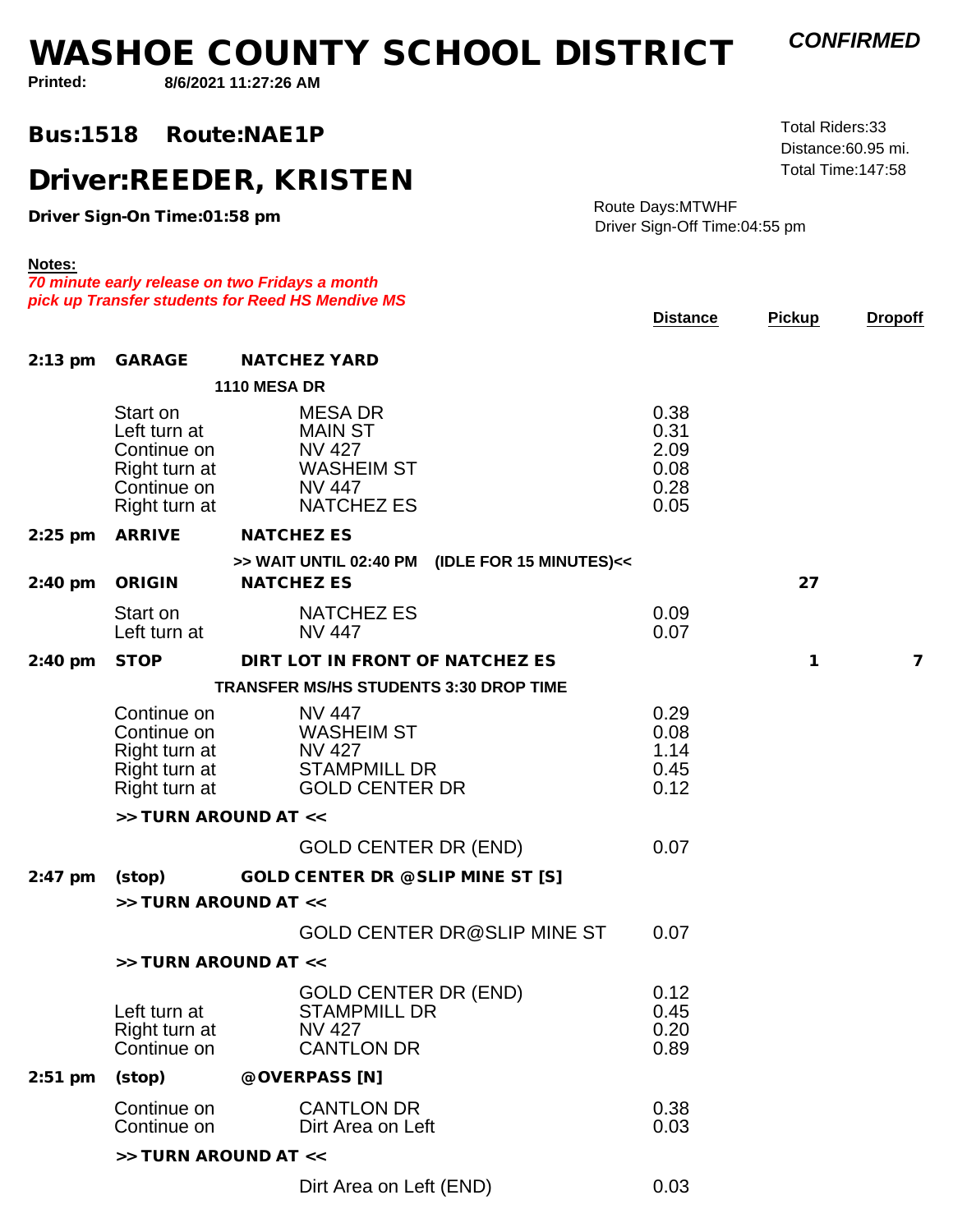*CONFIRMED*

|  | Printed: |  |
|--|----------|--|
|  |          |  |

**8/6/2021 11:27:26 AM**

|                   |                                                                                                                                |                                                                                                                              | <b>Distance</b>                       | <b>Pickup</b> | <b>Dropoff</b> |
|-------------------|--------------------------------------------------------------------------------------------------------------------------------|------------------------------------------------------------------------------------------------------------------------------|---------------------------------------|---------------|----------------|
|                   | Continue on<br>Continue on<br>Right turn at<br>Left turn at                                                                    | <b>CANTLON DR</b><br><b>NV 427</b><br><b>PARK AVE</b><br><b>LIBERTY RD</b>                                                   | 1.28<br>1.53<br>0.05<br>0.01          |               |                |
| $2:58$ pm         |                                                                                                                                | STOP 280 LIBERTY RD [SE]                                                                                                     |                                       |               | 3              |
|                   | Continue on<br>Left turn at                                                                                                    | <b>LIBERTY RD</b><br>Bear Right on NV 427<br><b>LINCOLN HWY</b>                                                              | 0.15<br>0.39<br>0.34                  |               |                |
| $3:01$ pm         |                                                                                                                                | STOP WADSWORTH TRAILER PARK [SE]                                                                                             |                                       |               | 5              |
|                   |                                                                                                                                | <b>250 LINCOLN HWY</b>                                                                                                       |                                       |               |                |
|                   |                                                                                                                                | Continue on LINCOLN HWY<br>Sharp Right at BORDER ST                                                                          | 0.19<br>0.22                          |               |                |
| $3:03$ pm         |                                                                                                                                | (stop) 200 BORDER ST [S]                                                                                                     |                                       |               |                |
|                   | Continue on<br>Left turn at the state of the state of the state of the state of the state of the state of the state of the sta | <b>BORDER ST</b><br><b>HILL RANCH RD</b>                                                                                     | 0.08<br>1.97                          |               |                |
| $3:07$ pm         |                                                                                                                                | STOP 320 HILL RANCH RD [S]                                                                                                   |                                       |               | $\mathbf{1}$   |
|                   | Continue on                                                                                                                    | <b>HILL RANCH RD</b>                                                                                                         | 1.09                                  |               |                |
| $3:10 \text{ pm}$ |                                                                                                                                | STOP 400 HILL RANCH RD [E]                                                                                                   |                                       |               | 2              |
|                   | Continue on                                                                                                                    | <b>HILL RANCH RD</b>                                                                                                         | 0.70                                  |               |                |
| $3:12 \text{ pm}$ | (stop)                                                                                                                         | 450 HILL RANCH RD [SE]                                                                                                       |                                       |               |                |
|                   |                                                                                                                                | UP HILL TO HOUSE                                                                                                             |                                       |               |                |
|                   |                                                                                                                                | Right turn at 450 HILL RANCH RD                                                                                              | 0.01                                  |               |                |
|                   | >> TURN AROUND AT <<                                                                                                           |                                                                                                                              |                                       |               |                |
|                   | Left turn at<br>Right turn at<br>Right turn at<br>Continue on                                                                  | 450 HILL RANCH RD (END)<br><b>HILL RANCH RD</b><br>NV 427<br><b>WASHEIM ST</b><br><b>NV 447</b>                              | 0.01<br>4.33<br>0.92<br>0.08<br>0.29  |               |                |
| $3:24$ pm         | <b>STOP</b>                                                                                                                    | DIRT LOT IN FRONT OF NATCHEZ ES                                                                                              |                                       | 5             |                |
|                   |                                                                                                                                | <b>TRANSFER MS/HS STUDENTS 3:30 DROP TIME</b>                                                                                |                                       |               |                |
|                   | Continue on<br>Right turn at<br>Left turn at                                                                                   | NV 447<br><b>BRADY ST</b><br>W TRUCKEE RIVER RANCH RD                                                                        | 0.34<br>0.27<br>1.14                  |               |                |
| $3:31$ pm         | <b>STOP</b>                                                                                                                    | 1000 W TRUCKEE RIVER RANCH RD [SE]                                                                                           |                                       |               | 3              |
|                   | Right turn at                                                                                                                  | <b>DRIVEWAY</b>                                                                                                              | 0.01                                  |               |                |
|                   | >> TURN AROUND AT <<                                                                                                           |                                                                                                                              |                                       |               |                |
|                   | Left turn at<br>Right turn at<br>Right turn at<br>Right turn at                                                                | <b>1000 TRUCKEE RIVER RANCH RD</b><br>W TRUCKEE RIVER RANCH RD<br><b>BRADY ST</b><br><b>NV 447</b><br><b>LITTLE NIXON RD</b> | 0.01<br>1.14<br>0.27<br>11.25<br>1.45 |               |                |
| $3:54$ pm         | <b>STOP</b>                                                                                                                    | LITTLE NIXON RD @ COTTONWOOD LN [E]                                                                                          |                                       |               | 1              |